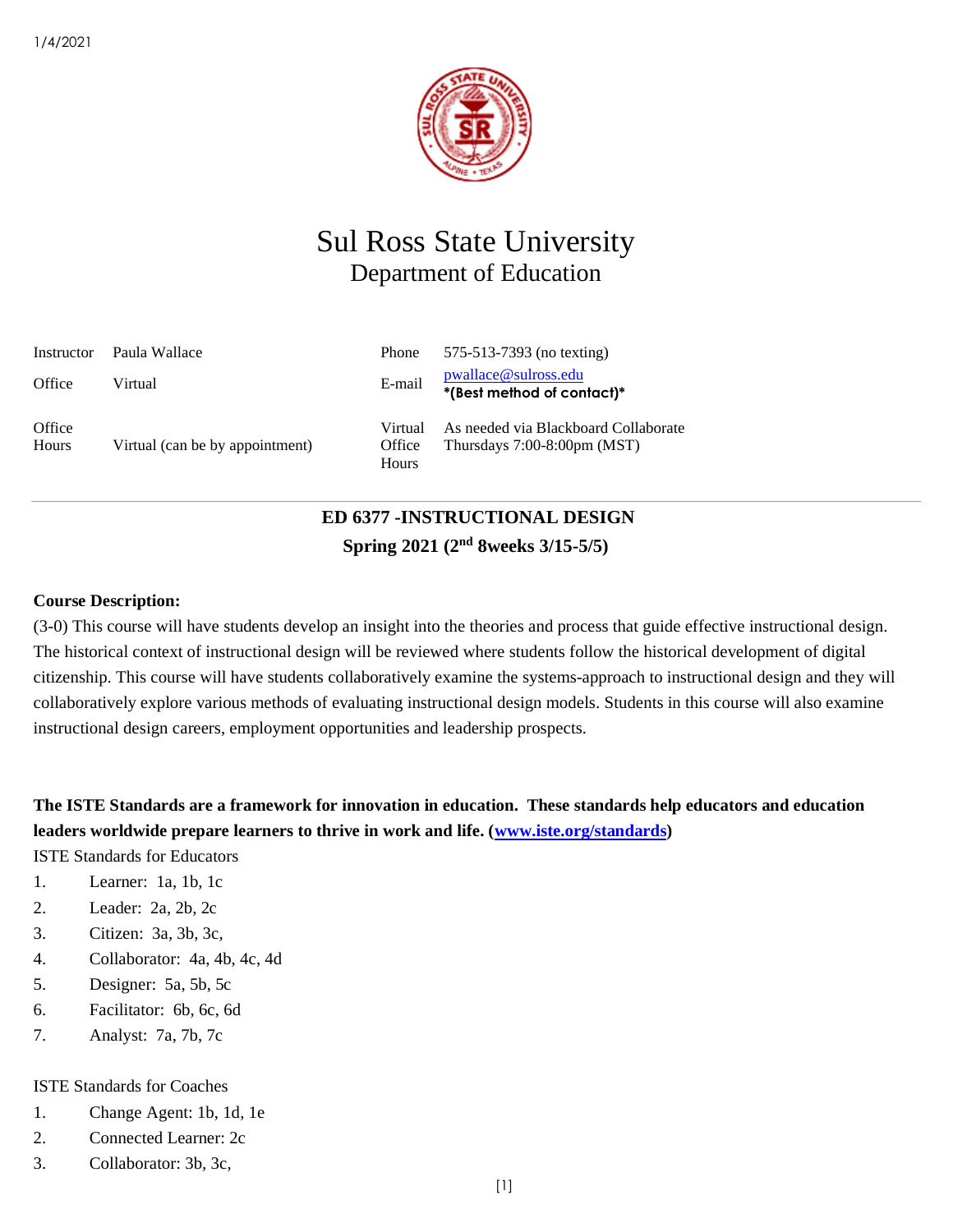- 4. Learning Designer: 4a, 4b, 4c, 4d
- 5. Professional Learning Facilitator: 5a, 5b, 5c
- 6. Data-Driven Decision-Maker: 6a, 6b, 6c
- 7. Digital Citizen Advocate: 7a, 7b, 7c, 7d

ISTE Standards for Educational Leaders

- 1. Equity and Citizenship Advocate: 1a, 1b, 1c, 1d
- 3. Empowering Leader: 3a, 3b, 3c, 3d
- 4. Systems Designer:
- 5. Connected Learner: 5a, 5b, 5c, 5d

ISTE Standards for Administrators

- 1. Visionary Leadership: 1a, 1b
- 2. Digital Age Learning Culture: 2d,
- 3. Excellence in Professional Practice: 3a, 3b, 3c, 3d
- 5. Digital Citizenship: 5a, 5b, 5c, 5d

# **Required Textbook:** None-provided by instructor [\(Open Resources Standards Rubric\)](https://www.achieve.org/files/AchieveOERRubrics.pdf) **Required Readings: Provided in Blackboard Course (see reference page)**

### **Requirements:**

Students will:

- Participate and collaborate in online discussions, assignments, and activities
- Utilize Blackboard on the SRSU website to fulfill course requirements
- Utilize Voicethread links to participate in oral discussions
- Practice professional conduct and ethics and respectful learning exchanges
- Preserve confidentiality of information shared regarding student, family, or school district experiences
- Turn in assignments on or before the due day or be subject to a 5% reduction in grade for each day assignment is late

### **Course Requirements:**

- Attendance
	- Students should refer to the *Online Absence Policy* posted in Blackboard under the tab Course Information regarding participation in an online course.
- Daily Readings
	- We will be covering an enormous amount of information in a **VERY** short amount of time because this is 40 day accelerated course. A large part of the **graduate student** responsibility in this course will be to devote time to the course information. Please note which and what information will be covered and read ahead to keep up with the rigorous pace of the course.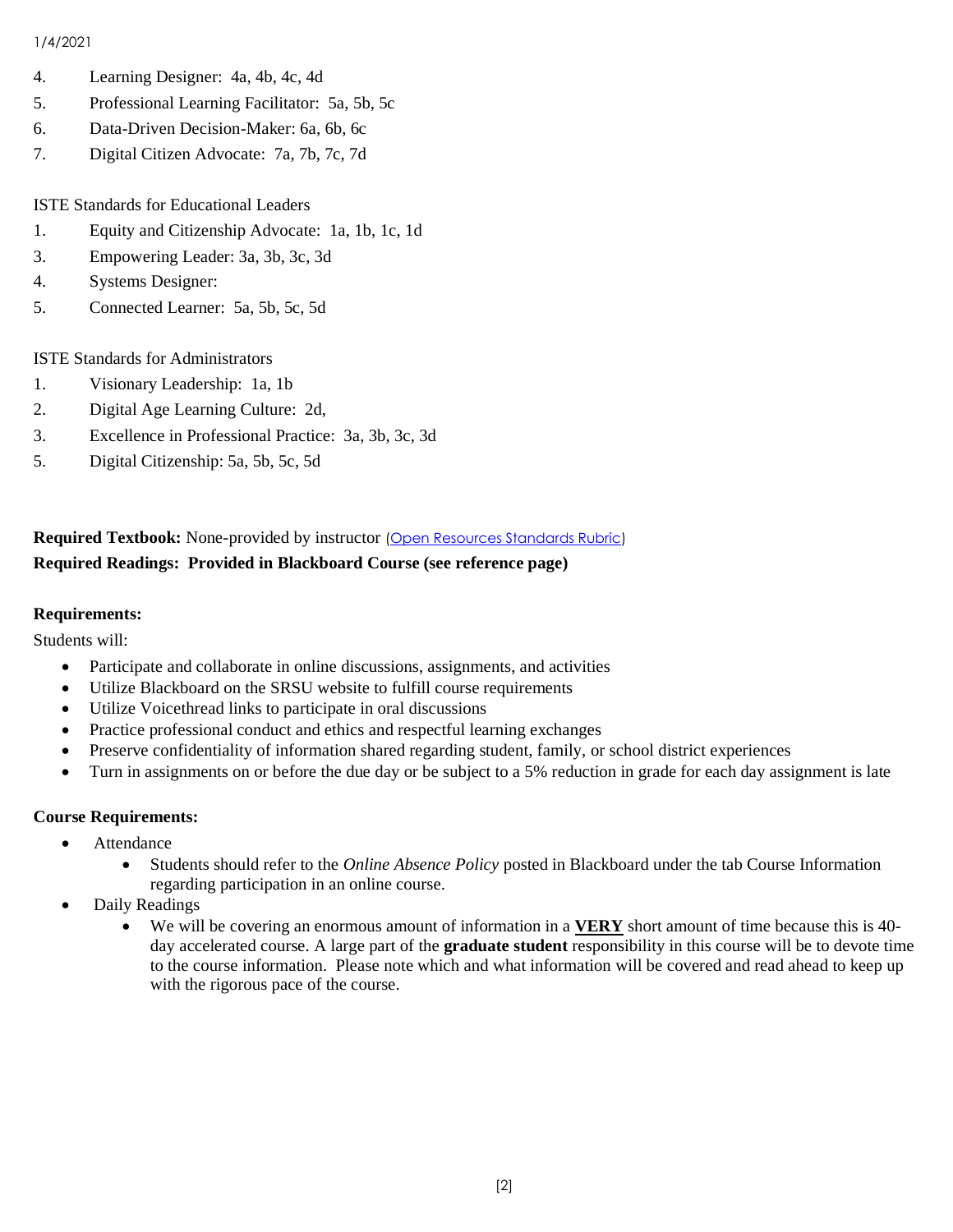# **Grading Policy:**

| <b>Assignments</b>                 |                               | <b>Number</b> | <b>Points</b> | <b>Total</b> |
|------------------------------------|-------------------------------|---------------|---------------|--------------|
| Week 0                             |                               |               |               |              |
| Written Introductory Discussion    |                               | 1             | 25            | 25           |
|                                    | <b>Contact Information</b>    | 1             | 25            | 25           |
| VoiceThread Oral Discussion        |                               | 1             | 50            | 50           |
| <b>Academic Honesty Assignment</b> |                               | $\mathbf{1}$  | 25            | 25           |
|                                    | Syllabus Quiz                 | 1             | 25            | 25           |
| <b>Week 1-8</b>                    |                               |               |               | 0            |
| <b>Weekly Discussion Forums</b>    |                               | 8             | 50            | 400          |
|                                    | <b>Weekly Oral Discussion</b> | 8             | 50            | 400          |
|                                    | <b>Final Project Prep</b>     | 3             | 100           | 300          |
| <b>Final instructional Design</b>  |                               |               |               |              |
| Project                            |                               | 1             | 450           | 450          |
| Philosophy of Instructional        |                               |               |               |              |
| Design                             |                               | 1             | 300           | 300          |
|                                    |                               |               |               |              |
|                                    |                               |               |               | Total=2000   |
|                                    | A=1800-2000                   |               |               |              |
| B=1600-1799                        |                               |               |               |              |
| C=1400-1599                        |                               |               |               |              |

D=1200-1399 < 1200=F

# **Course Schedule**

| <b>WEEK</b>     | <b>ASSIGNED WORK</b>                                  | <b>OPEN DATE</b> | <b>CLOSE DATE</b> |
|-----------------|-------------------------------------------------------|------------------|-------------------|
| Week 0          | Course Information & Week 0 Activities                | 3/15             |                   |
| Week 1          | History of Instructional Design                       |                  |                   |
| Week 2          | Instructional Design Introduction                     |                  |                   |
|                 | Project Prep #1                                       |                  |                   |
| Week 3          | <b>Instructional Analysis</b>                         |                  |                   |
| Week 4          | <b>Instructional Design Models</b>                    |                  |                   |
|                 | Project Prep #2                                       |                  |                   |
| Week 5          | E-Learning & Media Production in Instructional Design |                  |                   |
| Week 6          | <b>Evaluating Instructional Design Models</b>         |                  |                   |
|                 | Project Prep #3                                       |                  |                   |
| Week 7          | <b>Instructional Design Research</b>                  |                  |                   |
| Week 8          | <b>Instructional Design Careers</b>                   |                  |                   |
| Capstone        |                                                       |                  |                   |
| <b>Artifact</b> | Final Instructional Design Project & Philosophy       |                  | 5/5/21            |

## *All assignments are due on the scheduled date no later than 11:59 pm CST.*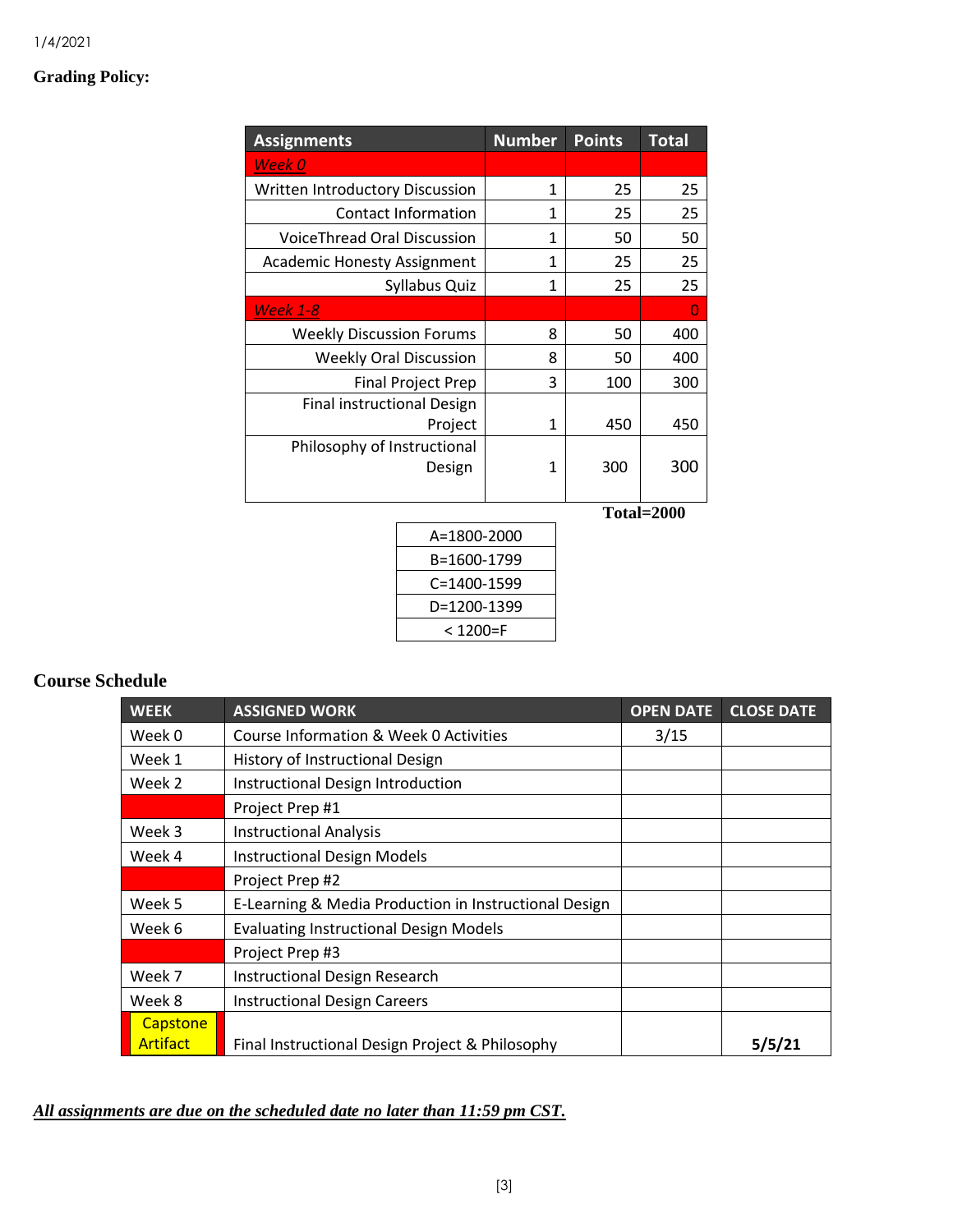**Grading: All assignments are due on the date posted. Late work WILL NOT be accepted! The only exception to this is medical emergencies (doctor excuse required) or family death (your name must be listed in the obituary).** 

**Educator Standards Addressed in for Instructional Design-: Educational Technology Standard**

### **Class will address the following Student Learning Outcomes (SLOs):**

This course is designed as an introduction to the field of instructional design and technology. By the end of the course, students will be able to:

- Define key terms and concepts of the field of instructional design and technology
- Understand and demonstrate processes of designing and evaluating instructional design
- Demonstration and application of learning theory to the design process
- Understand the applications of the field ID in all settings (educational and industry)
- Know the past and future trends of the field including research design and methodology
- Understand the networking, competencies and expectations for IDT professionals

**Attendance Policy:** Students are expected to attend all scheduled on- campus classes. Prompt arrival for class is expected. Students in web-enhanced or web classes are expected to log in several times each week to the Blackboard course site on the Internet site. The instructor will monitor the Blackboard log-ins for attendance points. Students are to make themselves aware of the SRSU policies on Absences and Class Attendance posted in the SRSU Student Handbook. SRSU Class Attendance policy states "The instructors may, at their discretion, drop a student from a course when the student has a total of nine absences." SRSU policy states "An absence is defined as non-attendance in fifty minutes of class; for example, non-attendance in a one and one-half hour class will constitute one and one-half absences and non-attendance in a three hour class will constitute three absences." Therefore, non-attendance for Weekend Format classes calculates to: Saturday (7 hrs of class time) = 8.4 absences and Sunday (4 hrs of class time) = 4.8 absences. Make up work is at the discretion of the instructor as it relates to "explained or excused" absences. The Absences/Class Attendance policy includes all absences excused or unexcused. In this course you are expected to attend all classes, to be punctual, and to complete all assignments on time.

### **ADA Accommodations:**

Sul Ross State University is committed to equal access in compliance with the Americans with Disabilities Act of 1973. It is the student's responsibility to initiate a request for accessibility services. Students seeking accessibility services must contact: Mary Schwartze, M. Ed., L.P.C., in Counseling and Accessibility Services, Ferguson Hall, Room 112. The mailing address is P.O. Box C-122, Sul Ross State University, Alpine, Texas Telephone: 432-837- 8691. E-mail: [mschwartze@sulross.edu](mailto:%20%20mschwartze@sulross.edu) .

**Tobacco Policy:** Tobacco is not permitted on the Sul Ross campus.

**Academic Integrity**: Students in this class are expected to demonstrate scholarly behavior and academic honesty in the use of intellectual property. A scholar is expected to be punctual, prepared, and focused. Examples of academic dishonesty include but are not limited to: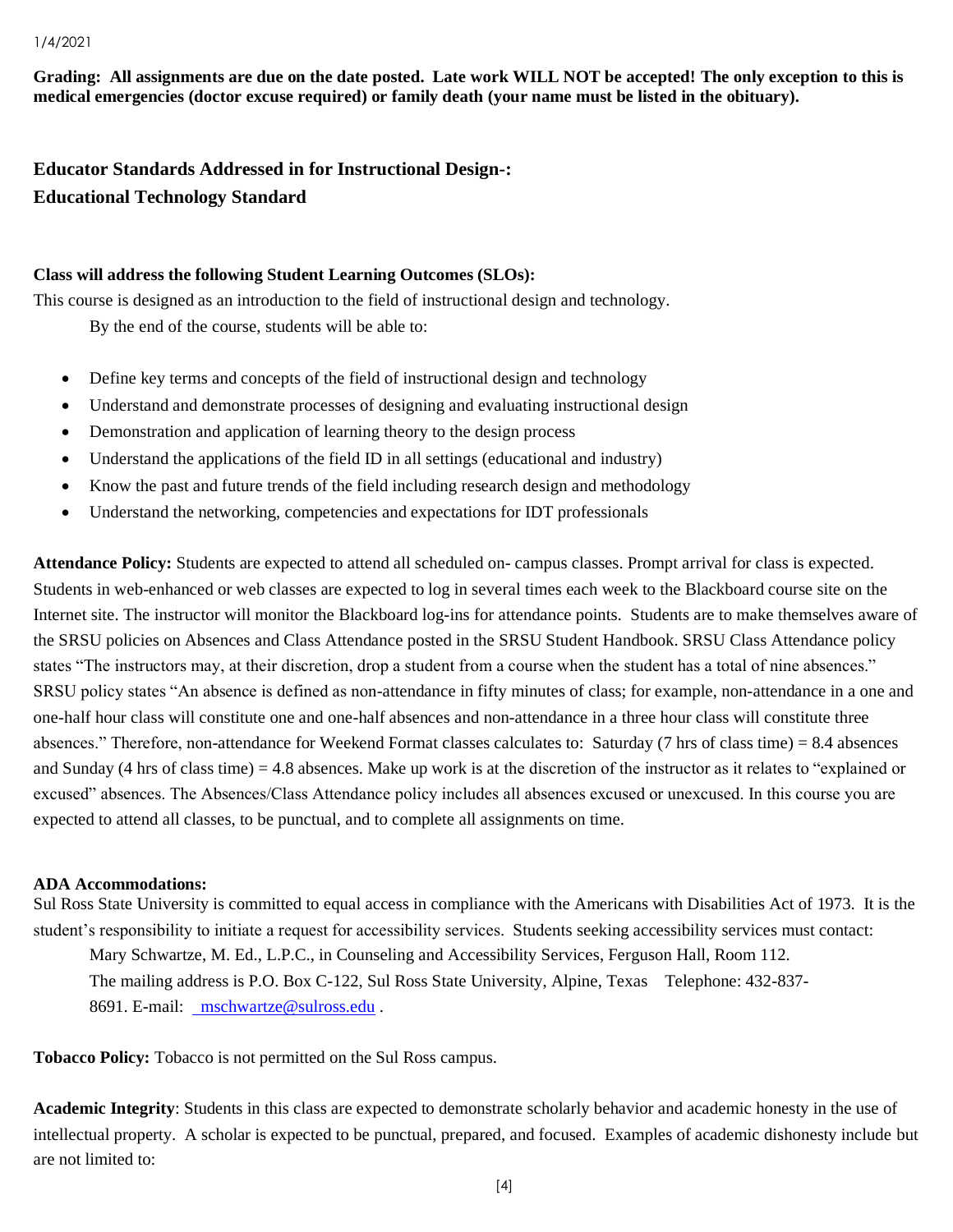Turning in work as original that was used in whole or part for another course and/or professor; turning in another person's work as one's own; copying from professional works or internet sites without citation.

### **Distance Education Students:**

*Distance Education Statement*: Students enrolled in distance education courses have equal access to the university's academic support services, such as Smarthinking, library resources, such as online databases, and instructional technology support. For more information about accessing these resources, visit the SRSU website. Students should correspond using Sul Ross email accounts and submit online assignments through Blackboard, which requires secure login information to verify students' identities and to protect students' information. *[If the course requires students to take proctored exams or to purchase additional software or equipment, please describe those requirements here.]* The procedures for filing a student complaint are included in the student handbook. Students enrolled in distance education courses at Sul Ross are expected to adhere to all policies pertaining to academic honesty and appropriate student conduct, as described in the student handbook. Students in web-based courses must maintain appropriate equipment and software, according to the needs and requirements of the course, as outlined on the SRSU website.

**This course syllabus is intended to be a guide and may be amended at any time.**